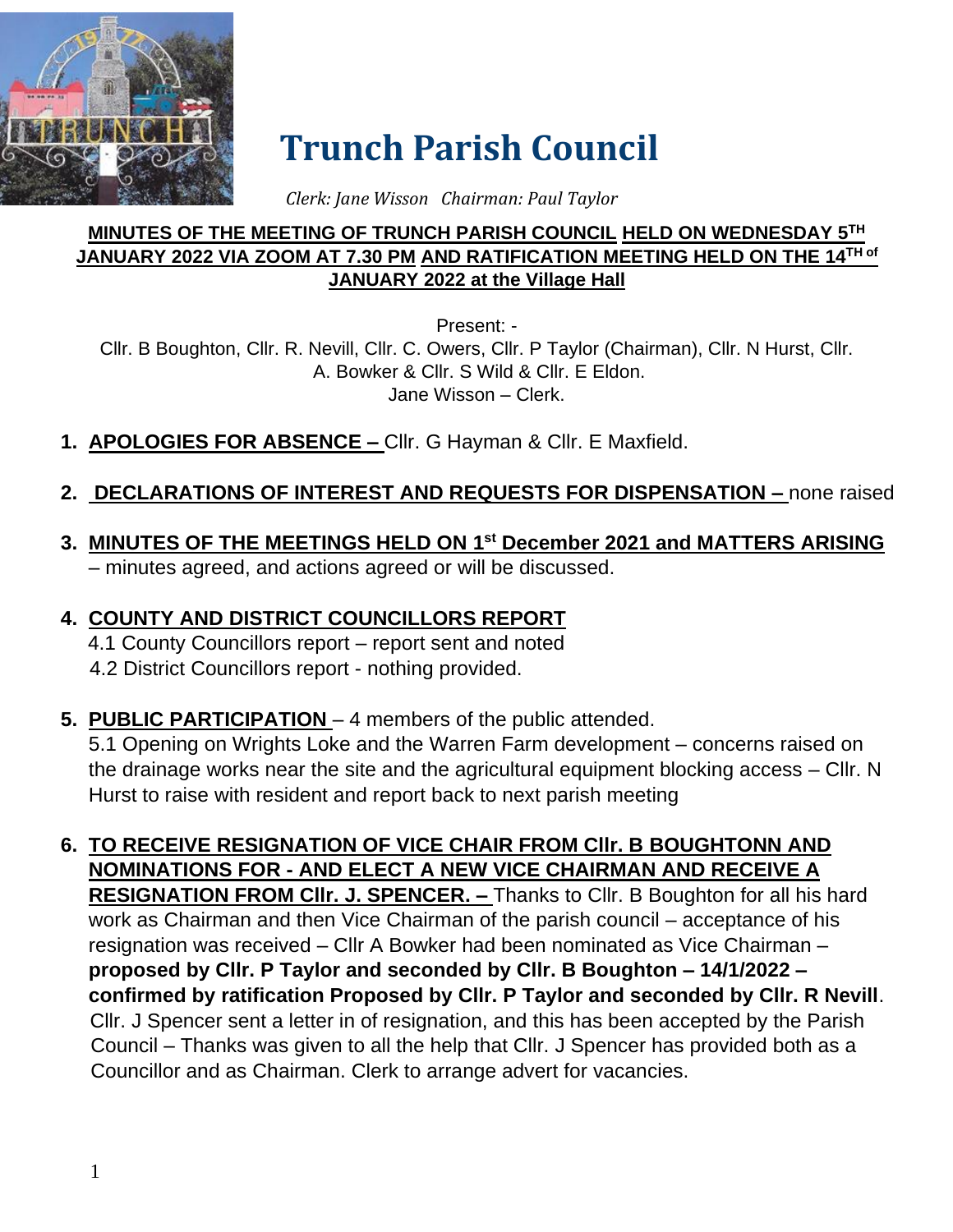### **7. FINANCE MATTERS**

7.1 To agree the cheques for payment – Agreed **14/1/2022 – confirmed at ratification meeting by Proposed Cllr A Bowker seconded Cllr. R Nevill**

 7.2 To agree and late Invoice payment requests – Agreed **14/1/2022 – confirmed at ratification meeting by Proposed Cllr A Bowker seconded Cllr. R Nevill**

#### 7.3 Monthly figures for November 2021 – Agreed **14/1/2022 – confirmed at ratification meeting by Proposed Cllr A Bowker seconded Cllr. R Nevill**

7.4 To consider any other financial matters and agree action – Clerk updated Parish Council that the Auditor for this year has been booked in readiness for the Agar.

#### **8 KEY DECISIONS**

8.1 To agree Budget Figures for precept – Figures had been sent around and agreement had been reached on the proposed precept – proposed Cllr. A. Bowker – Seconded Cllr. N Hurst. **14/1/2022 – confirmed at ratification meeting by Proposed Cllr. A Bowker seconded Cllr. R Nevill**

8.2 To agree policies for review

New Model Code of Conduct – Clerk to add to February agenda

Timetable for review of all policies – Clerk to add to February agenda

8.3 To agree any key decisions – no other decisions

#### **9. HIGHWAYS**

9.1 North Walsham Drainage – work has commenced on the Drainage works – area of works had been identified as the priority area when given the option and this has started. Other areas will need to monitored moving forward.

9.2 To receive any other Highways matters – Clerk to see if Highways will provide us with the inspection information of the Rangers visit to review the area.

#### **10 PLAYING FIELD**

10.1 Public Space Protection Order – Consultation period to start shortly this is for 28 days.

10.2 Registering of Title – paper prepared on the current situation regarding the registering of the deeds – request has gone to Barclays after talking to Sheringham branch who were extremely helpful – Clerk to send around notes from Cllr. J Spencer.. 10.3 To receive other playing field matters and agree actions Cllr. B Boughton and Cllr. N Hurst to obtain some tubes to try and concrete the posts in place. Cllr N Hurst to look at the needs for the matting around the children's play area and let Clerk know if any further matting is required.

#### **11 PLANNING**

11.1 To receive update on Planning Applications and agree actions:

- 11.1.1 Tree Works TW/22/0153 no objections
- 11.1.2 Conditional Discharge CD/21/3363 reserved matters no comment
- 11.1.3 IB/21/3385 Telecommunications pole no objections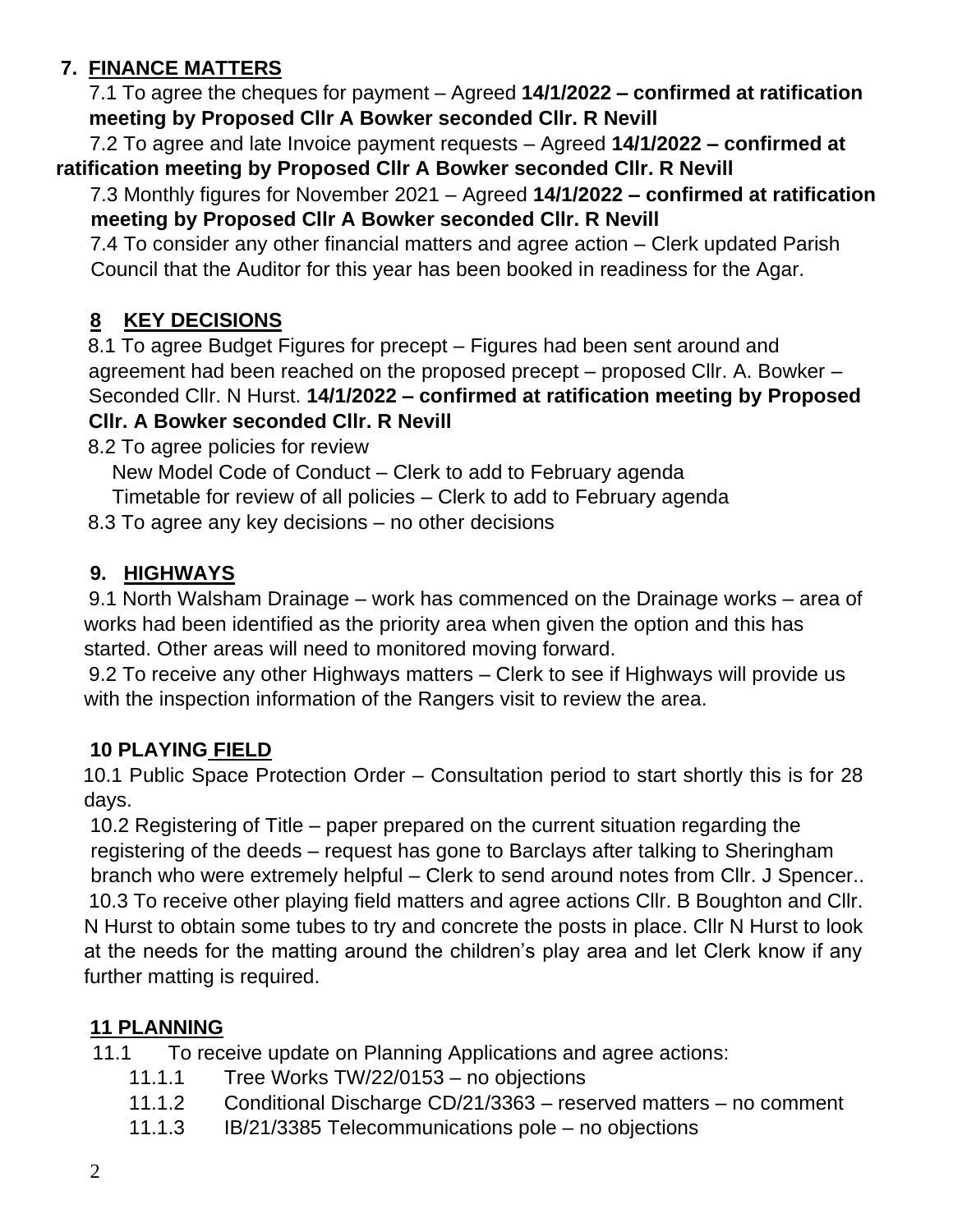11.1.4 PF/21/3330 ITSARI – Cllr. P Taylor to consolidate concerns and provide Clerk with a response to put into NNDC

- 11.2 Local Plan Phase 2 New proposal to come out shortly Cllr. R Neville to collate response but all Councillors need to review and provide thoughts as soon as possible
- 11.3 Neighbourhood Plan review once Local plan has been released
- 11.4 To receive any other Planning matters and agree actions no other issues.

#### **12 FOOTPATHS**

12.1 Verge Cutting costs – awaiting further costs for this work -Clerk to add to next agenda.

12.2 To receive footpath matters and agree action – Clerk to ascertain the situation around Footpath 11/12 and to contact Southrepps PC on the outcome of their meeting.

#### 13 **TASK AND FINISH GROUP**

13.1 Allotments – We have several allotments free now – we will look to republish the posters and add to the Chairmans Mardle report. – Once we have exhausted all avenues to obtain Parish leaseholders a decision will need to be made as to whether we open the other sites to nearby villagers.

#### 14 **PARISH MATTERS**

14.1 No cold Calling Zone – we have achieved the correct number who would like this, and this is now being implemented.

14.2 Parish Council Website – Clerk to have available as soon as possible.

14.3 Installation of Fullers Lane Sign – Clerk to chase up what is happening with this one

14.4 Village Pump – Plate with history on needs repainting – Volunteer has been away – Cllr P Taylor to chase on return

14.5 Community Plaque – Add to February Agenda

14.6 Affordable Homes – To be added to an agenda in the near future once further updates from NNDC and TCPF.

14.7 Broadband - Trunch Fibre to The Premises (FTTP) Initiative – Cllrs. R Nevill and Cllr A Bowker had been given an update as to what is the purpose of this initiative various questions had been asked and the company is looking for support – Cllrs. To ascertain more information so that we can answer any parishioners' questions.

14.8 Other Parish Matters – Queens Jubilee Celebrations – Cllr B Boughton will be attending a TVS meeting and will report back at next meeting.

All other decisions or agreements are confirmed - **14/1/2022 – confirmed at ratification meeting by Proposed Cllr. A Bowker seconded Cllr. P Taylor.**

#### **15 NORFOLK ALC – WELLBEING INITATIVE**

15.1 Various papers - circulated for information – Hardship fund may be needed shortly due to Pandemic and cost of living increase.